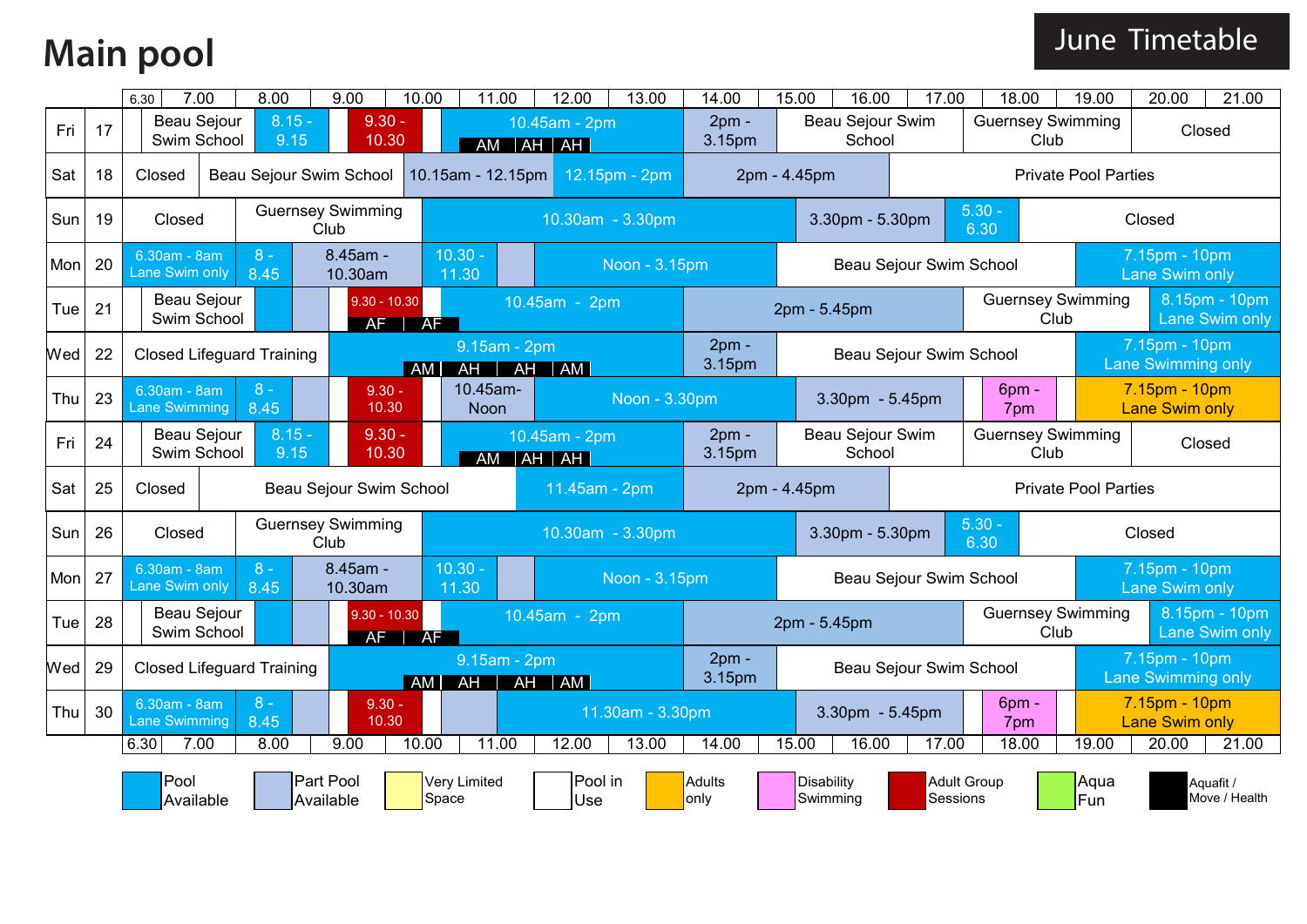### **Learner pool**

|          |                   | 6.30                             | 7.00 | 8.00                |                        | 9.00                              | 10.00                                           |                          | 11.00            | 12.00                                   | 13.00            |                  | 14.00             | 15.00        | 16.00                         | 17.00                   | 18.00                       |             | 19.00                       | 20.00                                                              | 21.00  |  |
|----------|-------------------|----------------------------------|------|---------------------|------------------------|-----------------------------------|-------------------------------------------------|--------------------------|------------------|-----------------------------------------|------------------|------------------|-------------------|--------------|-------------------------------|-------------------------|-----------------------------|-------------|-----------------------------|--------------------------------------------------------------------|--------|--|
| Fri 17   |                   | Closed                           |      |                     | $8.15 -$<br>9.15       | <b>Beau Sejour</b><br>Swim School |                                                 | 10.45am -<br>Noon        |                  | Noon - 2pm                              |                  |                  | School<br>Booking |              |                               | Beau Sejour Swim School | <b>Guernsey Swimming</b>    | Club        |                             |                                                                    | Closed |  |
| Sat      | 18                | Closed                           |      |                     |                        | Beau Sejour Swim School           |                                                 | $10.15 -$<br>11.30       |                  | 11.30am - 2pm                           |                  |                  |                   | 2pm - 4.45pm |                               |                         |                             |             | <b>Private Pool Parties</b> | Closed<br>Closed<br>Closed<br>Closed<br>Closed<br>Closed<br>Closed |        |  |
| Sun   19 |                   | Closed                           |      |                     |                        | <b>Guernsey Swimming</b><br>Club  |                                                 |                          |                  |                                         |                  |                  | 10.30am - 6.30pm  |              |                               |                         |                             |             |                             |                                                                    |        |  |
| Mon $20$ |                   | Closed                           |      | $8 - 8.45$<br>Schoo |                        | Beau Sejour<br>Swim School        |                                                 | $10.30 -$<br>11.30       |                  |                                         | 11.30am - 3.15pm |                  |                   |              |                               | Beau Sejour Swim School |                             |             |                             |                                                                    |        |  |
| Tue $21$ |                   | Closed                           |      |                     | School                 | Beau Sejour<br>Swim School        |                                                 | 10.45-Noon               |                  | $Noon -$<br>$1.15pm - 3.15pm$<br>1.15pm |                  |                  |                   |              | Beau Sejour Swim School       |                         |                             |             | <b>Guernsey Swimming</b>    |                                                                    |        |  |
| $Wed$ 22 |                   | <b>Closed Lifeguard Training</b> |      |                     |                        |                                   | 9.30am - Noon                                   |                          | Noon -<br>1.15pm |                                         |                  | 1.15pm - 3.15pm  |                   |              | Beau Sejour Swim School       |                         |                             |             |                             |                                                                    |        |  |
| Thu      | 23                | 8-8.45 School<br>Closed          |      |                     |                        | $9.30 -$<br>10.30                 |                                                 | 10.45am -<br><b>Noon</b> |                  |                                         | Noon - 2.30pm    | $2.30 -$<br>3.15 |                   |              |                               | Beau Sejour Swim School | 6pm -<br>7pm                |             |                             |                                                                    |        |  |
| Fri      | 24                | $8.15 -$<br>Closed<br>9.15       |      |                     |                        |                                   | Beau Sejour<br>10.45am -<br>Swim School<br>Noon |                          |                  | Noon - 2pm                              |                  |                  | School<br>Booking |              |                               | Beau Sejour Swim School | <b>Guernsey Swimming</b>    | Club        |                             |                                                                    |        |  |
| Sat      | 25                | Closed                           |      |                     |                        | Beau Sejour Swim School           |                                                 |                          |                  | Noon - 2pm                              |                  | 2pm - 4.45pm     |                   |              |                               |                         | <b>Private Pool Parties</b> | Closed      |                             |                                                                    |        |  |
| $Sun$ 26 |                   | Closed                           |      |                     |                        | <b>Guernsey Swimming</b><br>Club  |                                                 |                          |                  |                                         |                  | 10.30am - 6.30pm |                   |              |                               |                         |                             |             |                             | Closed<br>21.00                                                    |        |  |
| Mon 27   |                   | Closed                           |      | 8-8.45 School       |                        | Beau Sejour<br>Swim School        |                                                 | $10.30 -$<br>11.30       |                  |                                         | 11.30am - 3.15pm |                  |                   |              |                               | Beau Sejour Swim School |                             |             |                             |                                                                    |        |  |
| Tue !    | 28                | Closed                           |      |                     | School                 | Beau Sejour<br>Swim School        |                                                 | 10.45-Noon               |                  | Noon -<br>1.15pm                        |                  |                  | 1.15pm - 3.15pm   |              |                               | Beau Sejour Swim School | <b>Guernsey Swimming</b>    | Club        |                             |                                                                    |        |  |
| $Wed$ 29 |                   | <b>Closed Lifeguard Training</b> |      |                     |                        |                                   |                                                 | 9.30am - Noon            |                  | Noon -<br>1.15pm                        |                  |                  | 1.15pm - 3.15pm   |              |                               | Beau Sejour Swim School |                             |             |                             | Closed                                                             |        |  |
| Thu $30$ |                   | 8-8.45 School<br>Closed          |      |                     | $9.30 -$<br>10.30      |                                   |                                                 | 10.45am -<br>Noon        |                  | Noon - 2.30pm                           |                  | $2.30 -$<br>3.15 |                   |              | Beau Sejour Swim School       | 6pm -<br>7pm            |                             |             | Closed                      |                                                                    |        |  |
|          |                   | 6.30                             | 7.00 | 8.00                |                        | 9.00                              | 10.00                                           |                          | 11.00            | 12.00                                   | 13.00            |                  | 14.00             | 15.00        | 16.00                         | 17.00                   | 18.00                       |             | 19.00                       | 20.00                                                              |        |  |
|          | Pool<br>Available |                                  |      |                     | Part Pool<br>Available |                                   |                                                 | Very Limited<br>Space    |                  | Pool in<br>Use                          |                  | only             | Adults            |              | <b>Disability</b><br>Swimming | Aqua<br>Tots            |                             | Aqua<br>Fun |                             |                                                                    |        |  |

#### June Timetable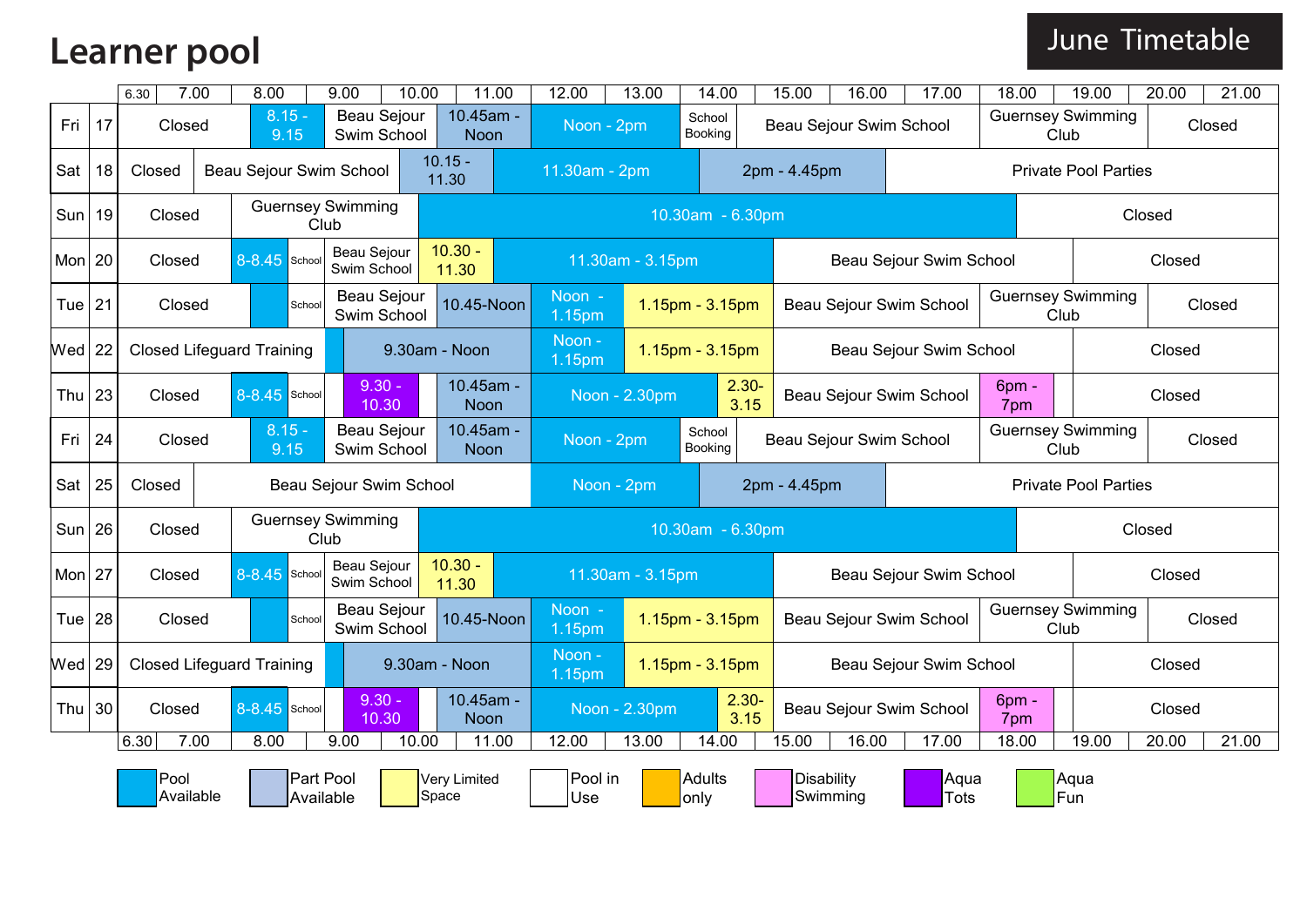# **Main pool**

|     |                | 7.00<br>6.30                                | 8.00                                 | 9.00                             | 10.00            | 11.00                       | 12.00                  | 13.00         | 14.00                |                               | 15.00        | 16.00                                                                                             | 17.00                                         | 18.00                                 |                                                                                     | 19.00          | 20.00                                   | 21.00              |
|-----|----------------|---------------------------------------------|--------------------------------------|----------------------------------|------------------|-----------------------------|------------------------|---------------|----------------------|-------------------------------|--------------|---------------------------------------------------------------------------------------------------|-----------------------------------------------|---------------------------------------|-------------------------------------------------------------------------------------|----------------|-----------------------------------------|--------------------|
| Fri | 1              | <b>Beau Sejour</b><br>Swim School           | $8.15 -$<br>9.15                     | $9.30 -$<br>10.30                |                  | 10.45am - 1.15pm<br>AM   AH |                        |               | $1.15pm$ -<br>2.45pm |                               |              | Beau Sejour Swim School                                                                           |                                               | <b>Guernsey Swimming</b>              | Club                                                                                |                | Closed                                  |                    |
| Sat | $\overline{2}$ | Closed                                      | 7.30am -<br>8.45am                   | 8.45am - 11am                    |                  |                             | $11am - 2pm$           |               |                      |                               | 2pm - 4.45pm |                                                                                                   |                                               |                                       | <b>Private Pool Parties</b>                                                         |                |                                         |                    |
| Sun | 3              | Closed                                      |                                      | <b>Guernsey Swimming</b><br>Club |                  |                             | $10.30$ am - $3.30$ pm |               |                      |                               |              | 3.30pm - 5.30pm                                                                                   |                                               | $5.30 -$<br>6.30                      |                                                                                     |                | Closed                                  |                    |
| Mon | $\overline{4}$ | 6.30am - 8am<br>Lanes only                  |                                      |                                  |                  | 8am - 3.15pm                |                        |               |                      |                               |              |                                                                                                   | Beau Sejour Swim School                       |                                       |                                                                                     | 7.15pm - 10pm  | <b>Swimming Only</b>                    | Lane               |
| Tue | 5              | Beau Sejour<br>Swim School                  | 8.15am -<br>9.15am                   | $9.30 - 10.30$                   | $AF$ $AF$        |                             | 10.45am - 2pm          |               |                      | 2pm - 5.45pm                  |              |                                                                                                   |                                               | <b>Guernsey Swimming</b><br>Club      |                                                                                     |                | 8.15pm - 10pm<br>Lane Swim only         |                    |
| Wed | 6              | <b>Closed Lifeguard</b><br>Training         |                                      |                                  | 9.15am - 2pm     |                             |                        |               |                      |                               |              |                                                                                                   | Beau Sejour Swim School                       | 7.15pm - 10pm<br><b>Swimming Only</b> |                                                                                     |                |                                         | Lane               |
| Thu | $\overline{7}$ | 6.30am - 8am<br>Lanes only                  | $9.30 -$<br>10.30<br>AF <sup>1</sup> |                                  | 10.45am - 3.30pm |                             |                        |               | 3.30pm - 5.45pm      |                               | 6pm -<br>7pm |                                                                                                   | 7.15pm - 10pm<br>Lane<br><b>Swimming Only</b> |                                       |                                                                                     |                |                                         |                    |
| Fri | 8              | Beau Sejour<br>Swim School                  | $8.15 -$<br>9.15                     | $9.30 -$<br>10.30                |                  |                             | 10.45am - 2.45pm       |               |                      |                               |              | Beau Sejour Swim School                                                                           |                                               |                                       |                                                                                     |                |                                         |                    |
| Sat | 9              | Closed                                      | Beau Sejour Swim School              |                                  |                  | 10.15am - 12.15pm           |                        | 12.15pm - 2pm |                      |                               | 2pm - 4.45pm |                                                                                                   |                                               |                                       | <b>Guernsey Swimming</b><br>Closed<br>Club<br><b>Private Pool Parties</b><br>Closed |                |                                         |                    |
| Sun | 10             | Closed                                      |                                      | <b>Guernsey Swimming</b><br>Club |                  |                             | 10.30am - 6.30pm       |               |                      |                               |              |                                                                                                   |                                               |                                       |                                                                                     |                |                                         |                    |
| Mon | 11             | $6.30am - 8am$<br>Lanes only                | 8am -<br>9am                         | 9am - 11am                       |                  |                             | $11am - 5pm$           |               |                      |                               |              | 7pm - 10pm<br>5pm - 7pm<br><b>Lane Swimming Only</b><br><b>Guernsey Swimming</b><br>8.15pm - 10pm |                                               |                                       |                                                                                     |                |                                         |                    |
| Tue | 12             | Beau Sejour<br>Swim School                  | 8.15am<br>9am                        | 9am - 11am                       |                  |                             | 11am - 5.45pm          |               |                      |                               |              |                                                                                                   | Club                                          |                                       |                                                                                     | Lane Swim only |                                         |                    |
| Wed | 13             | <b>Closed Lifeguard</b><br>Training         |                                      | 9am - 11am                       |                  |                             |                        |               | $11am - 5pm$         |                               |              |                                                                                                   |                                               | 5pm - 7pm                             |                                                                                     |                | 7pm - 10pm<br><b>Lane Swimming Only</b> |                    |
| Thu | 14             | 30am - 8am<br>Lanes only                    | 8am -<br>9am                         | 9am - 11am                       |                  |                             |                        |               | $11am - 5pm$         |                               |              |                                                                                                   | $5 -$<br>5.45                                 | 6pm -<br>7pm                          |                                                                                     | 7.15pm - 10pm  | <b>Swimming Only</b>                    | Lane               |
| Fri | 15             | Beau Sejour<br>Swim School                  | 9am - 11am                           |                                  |                  |                             |                        | 11am - 5.45pm |                      |                               |              |                                                                                                   |                                               | <b>Guernsey Swimming</b><br>Club      |                                                                                     |                | 8.15pm - 10pm<br>Lane Swim only         |                    |
| Sat | 16             | <b>Beau Sejour</b><br>Closed<br>Swim School |                                      |                                  | 9.15am - 6.45pm  |                             |                        |               |                      |                               |              |                                                                                                   |                                               | <b>Private Pool Parties</b>           |                                                                                     |                |                                         |                    |
|     |                | 7.00<br>6.30                                | 8.00                                 | 9.00                             | 10.00            | 11.00                       | 12.00                  | 13.00         | 14.00                |                               | 15.00        | 16.00                                                                                             | 17.00                                         | 18.00                                 |                                                                                     | 19.00          | 20.00                                   | $\overline{2}1.00$ |
|     |                | Pool<br>Available                           |                                      | <b>Part Pool</b><br>Available    | Space            | Very Limited                | Pool in<br>Use         |               | Adults<br>only       | <b>Disability</b><br>Swimming |              | Sessions                                                                                          | <b>Adult Group</b>                            |                                       | Aqua<br>Fun                                                                         |                | Aquafit /<br>Move / Health              |                    |

#### July Timetable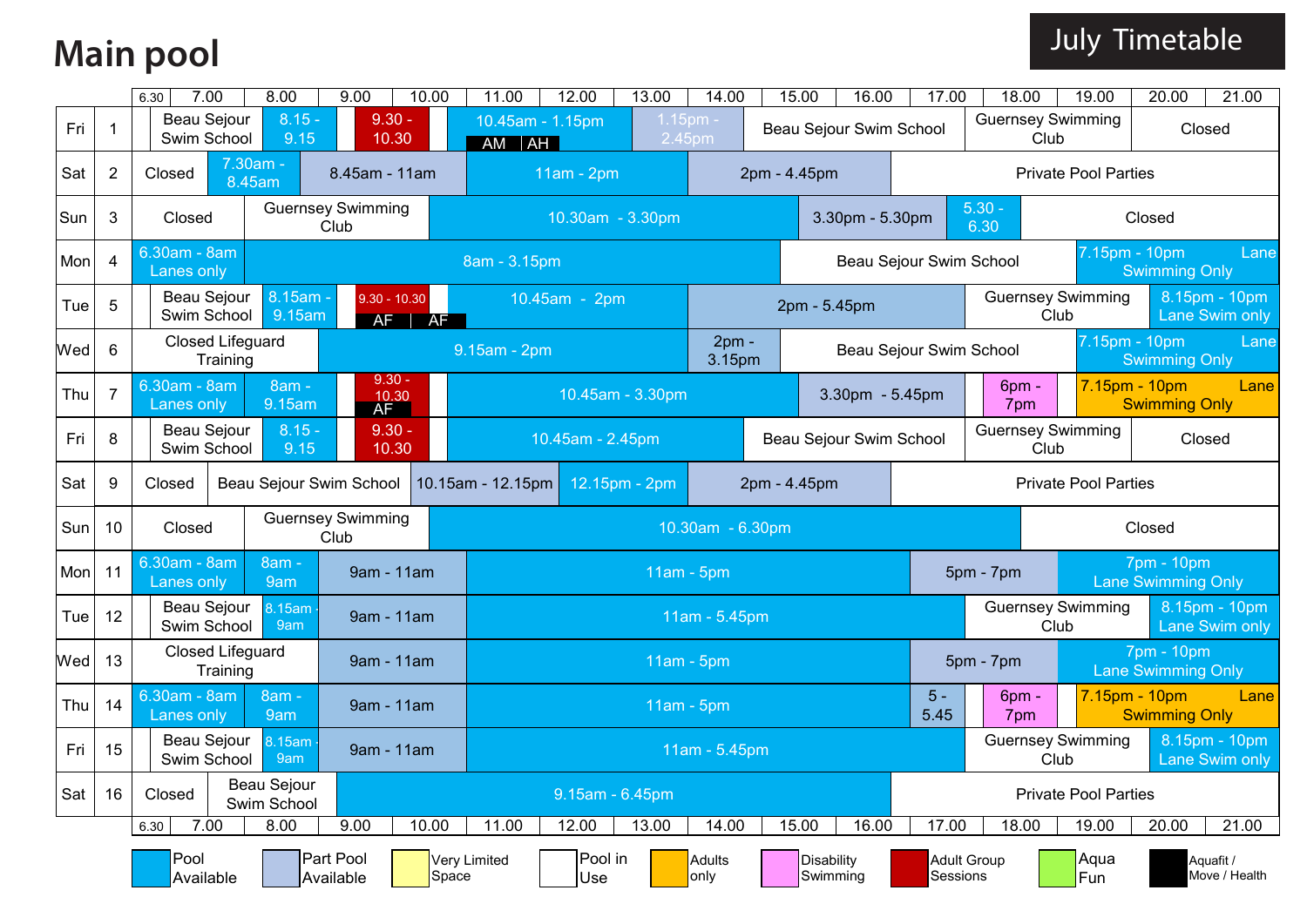## **Learner pool**

|  | Uuly Timetable |
|--|----------------|
|--|----------------|

|          |                   | 6.30                                 | 7.00                    | 8.00                    | 9.00                             | 10.00                | 11.00                         | 12.00                               | 13.00            |                | 14.00            | 15.00              | 16.00    | 17.00                   | 18.00                       | 19.00                            | 20.00                                      | 21.00  |  |
|----------|-------------------|--------------------------------------|-------------------------|-------------------------|----------------------------------|----------------------|-------------------------------|-------------------------------------|------------------|----------------|------------------|--------------------|----------|-------------------------|-----------------------------|----------------------------------|--------------------------------------------|--------|--|
| Fri      | $\mathbf 1$       | Closed                               |                         | $8.15 -$<br>9.15        | Beau Sejour<br>Swim School       |                      | 10.45am -<br><b>Noon</b>      |                                     | Noon - 2.15pm    |                | $2.15 -$<br>3.15 |                    |          | Beau Sejour Swim School |                             | <b>Guernsey Swimming</b><br>Club |                                            | Closed |  |
| Sat      | $\overline{2}$    | Closed                               |                         | Beau Sejour Swim School |                                  |                      | 10.15am -<br>11.30am          | 11.30am - 2pm                       |                  |                |                  | 2pm - 4.45pm       |          |                         |                             | <b>Private Pool Parties</b>      |                                            |        |  |
| Sun      | 3                 | Closed                               |                         |                         | <b>Guernsey Swimming</b><br>Club |                      |                               |                                     |                  |                | 10.30am - 6.30pm |                    |          |                         |                             |                                  | Closed                                     |        |  |
| Mon      | 4                 | Closed                               |                         |                         | 8am - 10.30am                    |                      | $10.30 -$<br>11.30            |                                     | 11.30am - 3.15pm |                |                  |                    |          | Beau Sejour Swim School |                             |                                  | Closed                                     |        |  |
| Tue      | 5                 | 8.15am -<br>Closed<br>9.15am         |                         |                         | Beau Sejour<br>Swim School       |                      | 10.45-Noon                    | Noon -<br>1.15pm - 3.15pm<br>1.15pm |                  |                |                  |                    |          | Beau Sejour Swim School |                             | <b>Guernsey Swimming</b><br>Club |                                            | Closed |  |
| Wed      | 6                 | Closed                               |                         |                         |                                  |                      | 9.15am - Noon                 | Noon -<br>1.15pm - 3.15pm<br>1.15pm |                  |                |                  |                    |          | Beau Sejour Swim School |                             |                                  | Closed                                     |        |  |
| Thu      | $\overline{7}$    | 8am -<br>Closed<br>9.15am            |                         |                         | $9.30 -$<br>10.30                |                      | 10.45am -<br><b>Noon</b>      |                                     | Noon - 2.30pm    |                | $2.30 -$<br>3.15 |                    |          | Beau Sejour Swim School | 6 <sub>pm</sub><br>7pm      |                                  | Closed                                     |        |  |
| Fri      | 8                 | $8.15 -$<br>Closed<br>9.15           |                         |                         | Beau Sejour<br>Swim School       |                      | 10.45am -<br><b>Noon</b>      |                                     | Noon - 2.15pm    |                |                  | 2.15pm -<br>3.15pm |          | Beau Sejour Swim School |                             | <b>Guernsey Swimming</b><br>Club | Closed                                     |        |  |
| Sat      | 9                 | Closed                               | Beau Sejour Swim School |                         |                                  | 10.15am -<br>11.30am | 11.30am - 2pm<br>2pm - 4.45pm |                                     |                  |                |                  |                    |          |                         | <b>Private Pool Parties</b> |                                  |                                            |        |  |
| Sun      | 10                | Closed                               |                         |                         | <b>Guernsey Swimming</b><br>Club |                      |                               |                                     |                  |                | 10.30am - 6.30pm |                    |          |                         |                             |                                  | Closed                                     |        |  |
| Mon $11$ |                   | Closed                               |                         | 8am -<br>9am            | 9am - 11am                       |                      |                               | $11am - 7pm$                        |                  |                |                  |                    |          |                         |                             |                                  | Closed                                     |        |  |
| Tue      | 12                | Closed                               |                         | $8.15 -$<br>9am         | 9am - 11am                       |                      |                               | 11am - 5.45pm                       |                  |                |                  |                    |          |                         |                             |                                  | <b>Guernsey Swimming</b><br>Closed<br>Club |        |  |
| $Wed$ 13 |                   | <b>Closed Lifeguard Training</b>     |                         |                         | 9.15am - 11am                    |                      |                               | 11am - 7pm                          |                  |                |                  |                    |          |                         |                             |                                  | Closed                                     |        |  |
| Thu      | 14                | 8am -<br>Closed<br>9am               |                         |                         | 9am - 11am                       |                      |                               |                                     |                  |                | 11am - 5.45pm    |                    |          |                         | 6 <sub>pm</sub><br>7pm      |                                  | Closed                                     |        |  |
| Fri      | 15                | $8.15 -$<br>Closed<br>9am            |                         |                         | 9am - 11am                       |                      |                               |                                     |                  |                | 11am - 5.45pm    |                    |          |                         |                             | <b>Guernsey Swimming</b><br>Club |                                            | Closed |  |
| Sat $16$ |                   | Beau Sejour<br>Closed<br>Swim School |                         |                         |                                  |                      |                               | 9.15am - 4.45pm                     |                  |                |                  |                    |          |                         | <b>Private Pool Parties</b> |                                  |                                            |        |  |
|          |                   | 6.30                                 | 7.00                    | 8.00                    | 9.00                             | 10.00                | 11.00                         | 12.00                               | 13.00            |                | 14.00            | 15.00              | 16.00    | 17.00                   | 18.00                       | 19.00                            | 20.00                                      | 21.00  |  |
|          | Pool<br>Available |                                      |                         |                         | Part Pool<br>Available           |                      | Very Limited<br>Space         | Pool in<br>Use                      |                  | Adults<br>only |                  | Disability         | Swimming | Aqua<br>Tots            |                             | Aqua<br>Fun                      |                                            |        |  |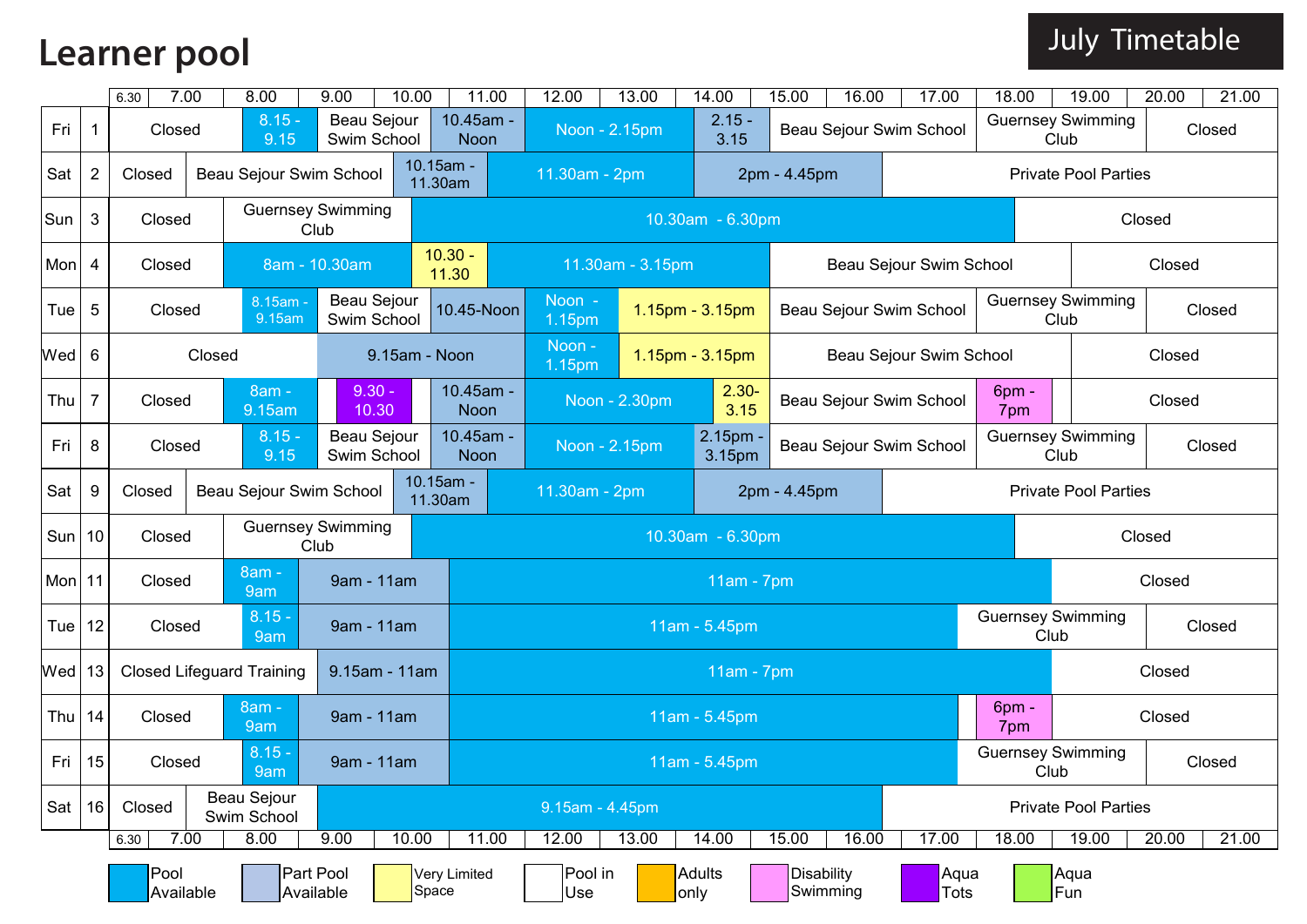# **Main pool**

|            |        | 7.00<br>6.30      | 8.00 | 9.00                             | 10.00 | 11.00        | 12.00          | 13.00 | 14.00            | 15.00                             | 16.00 | 17.00                          | 18.00 | 19.00       | 20.00  | 21.00                      |
|------------|--------|-------------------|------|----------------------------------|-------|--------------|----------------|-------|------------------|-----------------------------------|-------|--------------------------------|-------|-------------|--------|----------------------------|
| Sun        | 17     | Closed            |      | <b>Guernsey Swimming</b><br>Club |       |              |                |       | 10.30am - 6.30pm |                                   |       |                                |       |             | Closed |                            |
| <b>Mon</b> | 18     |                   |      |                                  |       |              |                |       |                  |                                   |       |                                |       |             |        |                            |
| Tue        | 19     |                   |      |                                  |       |              |                |       |                  |                                   |       |                                |       |             |        |                            |
| Wed        | 20     |                   |      |                                  |       |              |                |       |                  |                                   |       |                                |       |             |        |                            |
| Thu        | 21     |                   |      |                                  |       |              |                |       |                  |                                   |       |                                |       |             |        |                            |
| Fri        | 22     |                   |      |                                  |       |              |                |       |                  |                                   |       |                                |       |             |        |                            |
| Sat        | 23     |                   |      |                                  |       |              |                |       |                  |                                   |       |                                |       |             |        |                            |
| Sun        | 24     |                   |      |                                  |       |              |                |       |                  | Pool Closed for annual maintenace |       |                                |       |             |        |                            |
| Mon        | 25     |                   |      |                                  |       |              |                |       |                  |                                   |       |                                |       |             |        |                            |
| Tue        | 26     |                   |      |                                  |       |              |                |       |                  |                                   |       |                                |       |             |        |                            |
| Wed        | 27     |                   |      |                                  |       |              |                |       |                  |                                   |       |                                |       |             |        |                            |
| Thu        | 28     |                   |      |                                  |       |              |                |       |                  |                                   |       |                                |       |             |        |                            |
| Fri        | 29     |                   |      |                                  |       |              |                |       |                  |                                   |       |                                |       |             |        |                            |
| Sat        | $30\,$ |                   |      |                                  |       |              |                |       |                  |                                   |       |                                |       |             |        |                            |
| Sun        | 31     |                   |      |                                  |       |              |                |       |                  |                                   |       |                                |       |             |        |                            |
|            |        | 6.30<br>7.00      | 8.00 | 9.00                             | 10.00 | 11.00        | 12.00          | 13.00 | 14.00            | 15.00                             | 16.00 | 17.00                          | 18.00 | 19.00       | 20.00  | 21.00                      |
|            |        | Pool<br>Available |      | Part Pool<br>Available           | Space | Very Limited | Pool in<br>Use |       | Adults<br>only   | Disability<br>Swimming            |       | <b>Adult Group</b><br>Sessions |       | Aqua<br>Fun |        | Aquafit /<br>Move / Health |

#### July Timetable